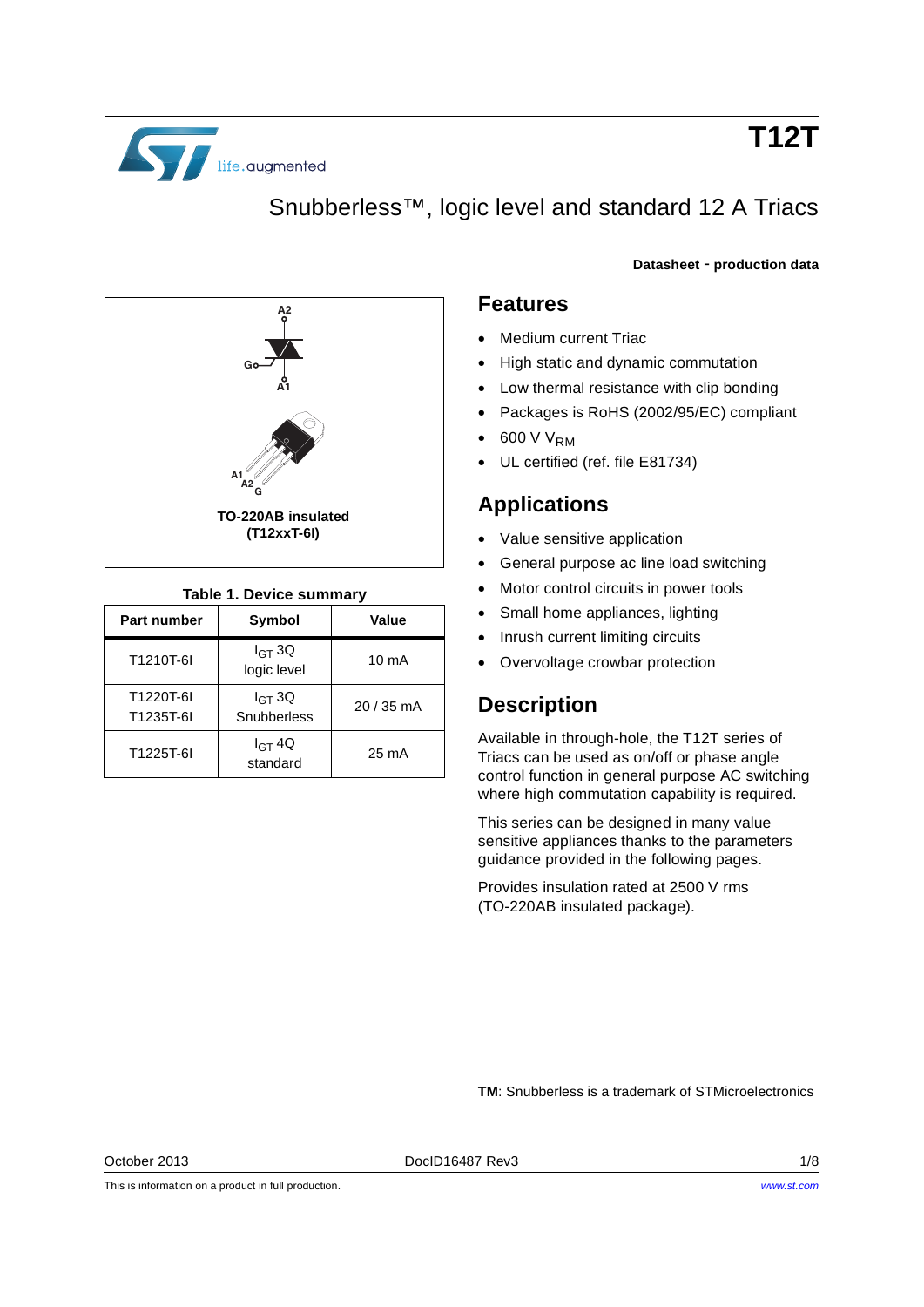## <span id="page-1-0"></span>**1 Characteristics**

### Table 2. Absolute maximum ratings (limiting values; T<sub>j</sub> = 25 °C, unless otherwise specified)

| Symbol                                       | <b>Parameter</b>                                                                                      | Value       | Unit            |                                               |           |
|----------------------------------------------|-------------------------------------------------------------------------------------------------------|-------------|-----------------|-----------------------------------------------|-----------|
| $I_{T(RMS)}$                                 | On-state rms current (full sine wave)                                                                 |             | $T_c = 88 °C$   | 12                                            | A         |
|                                              | Non repetitive surge peak on-state current (full                                                      | $F = 50$ Hz | $t_p = 20$ ms   | 90                                            | A         |
| $I$ <sub>TSM</sub>                           | cycle, $T_i$ initial = 25 °C)                                                                         | $F = 60$ Hz | $t_p = 16.7$ ms | 95                                            |           |
| $l^{2}t$                                     | I't Value for fusing<br>$t_{p}$ = 10 ms                                                               |             |                 | 54                                            | $A^2S$    |
| dl/dt                                        | Critical rate of rise of on-state current $I_G = 2 \times I_{GT}$<br>$F = 60$ Hz<br>$t_r \leq 100$ ns |             | $T_i = 125 °C$  | 50                                            | $A/\mu s$ |
| V <sub>DSM</sub> ,<br><b>V<sub>RSM</sub></b> | Non repetitive surge peak off-state<br>$t_p = 10$ ms<br>voltage                                       |             | $T_i = 25 °C$   | V <sub>DRM</sub> , V <sub>RRM</sub><br>$+100$ | $\vee$    |
| $I_{GM}$                                     | $T_i = 125 °C$<br>$t_p = 20 \mu s$<br>Peak gate current                                               |             |                 | 4                                             | A         |
| $P_{G(AV)}$                                  | $T_i = 125 °C$<br>Average gate power dissipation                                                      |             |                 | 1                                             | W         |
| $T_{\text{stg}}$                             | Storage junction temperature range                                                                    |             |                 | $-40$ to $+150$                               | °C        |
| $T_{\rm i}$                                  | Operating junction temperature range                                                                  |             |                 | $-40$ to $+125$                               | °C        |

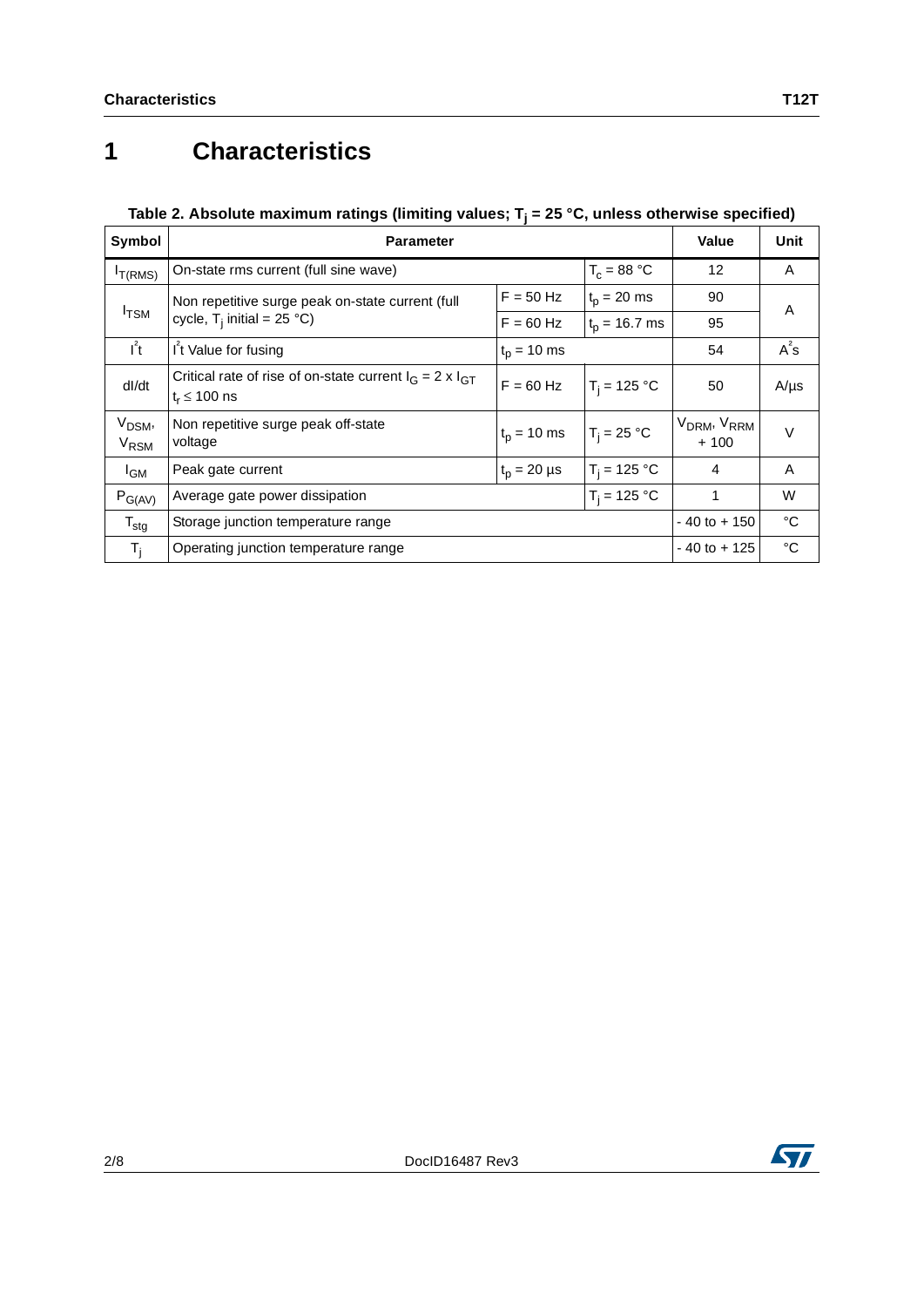|                                        |                                                                       | Quadrant                |      | T12xxT         |        |                |        | Unit      |
|----------------------------------------|-----------------------------------------------------------------------|-------------------------|------|----------------|--------|----------------|--------|-----------|
| Symbol                                 | <b>Test conditions</b>                                                |                         |      | T1210T         | T1220T | T1225T         | T1235T |           |
| $I_{GT}$ <sup>(1)</sup>                | $V_D = 12 V R_L = 30 \Omega$                                          | $\ \cdot\  \cdot \  \ $ | MAX. | 10             | 20     | 25             | 35     | mA        |
|                                        |                                                                       | IV                      |      |                |        | 40             |        |           |
| $V_{GT}$                               | $V_D = V_{DRM}$ , R <sub>1</sub> = 3.3 k $\Omega$ ,<br>$T_i = 25 °C$  | <b>ALL</b>              | MAX. |                |        | 1.3            |        | V         |
| $V_{GD}$                               | $V_D = V_{DRM}$ , R <sub>1</sub> = 3.3 k $\Omega$ ,<br>$T_i = 125 °C$ | <b>ALL</b>              | MIN. |                | 0.2    |                |        | V         |
| $I_H$ <sup>(2)</sup>                   | $I_T = 500$ mA                                                        |                         | MAX. | 10             | 15     | 20             | 30     | mA        |
|                                        | $I_G$ = 1.2 $I_{GT}$                                                  | $I - III$               |      | 20             | 35     | 40             | 50     | mA        |
| $I_{L}$                                |                                                                       | IV                      | MAX. |                |        | 40             |        |           |
|                                        |                                                                       | $\mathbf{II}$           |      | 30             | 40     | 60             | 80     |           |
| $dV/dt$ <sup>(2)</sup>                 |                                                                       | $T_i = 125 °C$          | MIN. | 100            | 1000   | 100            | 2000   |           |
|                                        | $V_D = 67\% V_{DRM}$ gate open                                        | $T_i = 150 °C^{(3)}$    |      | 50             | 500    | 50             | 1000   | $V/\mu s$ |
|                                        | $(dV/dt)c = 0.1 V/\mu s$                                              |                         |      | $\overline{7}$ |        | $\overline{7}$ |        |           |
|                                        | $(dV/dt)c = 10 V/\mu s$                                               | $T_i = 125 °C$          |      | 3              |        | 3              |        |           |
| $(dI/dt)c$ <sup><math>(2)</math></sup> | Without snubber                                                       |                         | MIN. |                | 6      |                | 12     | A/ms      |
|                                        | $(dV/dt)c = 0.1 V/\mu s$                                              |                         |      | 3              |        | 3              |        |           |
|                                        | $(dV/dt)c = 10 V/\mu s$                                               | $T_i = 150 °C^{(3)}$    |      | 1              |        | $\mathbf{1}$   |        |           |
|                                        | Without snubber                                                       |                         |      |                | 3      |                | 10     |           |

| Table 3. Electrical characteristics ( $T_i$ = 25 °C, unless otherwise specified) |  |
|----------------------------------------------------------------------------------|--|
|----------------------------------------------------------------------------------|--|

1. Minimum  $I_{GT}$  is guaranteed at 5% of  $I_{GT}$  max.

2. For both polarities of A2 referenced to A1.

3. Derating information for excess temperature above  $T_j$  max.

|  |  | <b>Table 4. Static characteristics</b> |
|--|--|----------------------------------------|
|--|--|----------------------------------------|

| Symbol                           | <b>Test conditions</b>                   |                      |      |      | Unit      |
|----------------------------------|------------------------------------------|----------------------|------|------|-----------|
| $V_T^{(1)}$                      | $I_{TM}$ = 17 A, t <sub>p</sub> = 380 µs | $T_i = 25 °C$        | MAX. | 1.55 | V         |
| $V_{TO}$ (1)                     | Threshold voltage                        | $T_i = 125 °C$       | MAX. | 0.85 | $\vee$    |
| $R_D^{(1)}$                      | Dynamic resistance                       | $T_i = 125 °C$       | MAX. | 35   | $m\Omega$ |
| <b>I</b> DRM<br><sup>I</sup> RRM |                                          | $T_i = 25 °C$        | MAX. | 5    | μA        |
|                                  | $V_{DRM} = V_{RRM}$                      | $T_i = 125 °C$       |      | 1    |           |
|                                  | $V_D = 0.9 \times V_{DRM}$               | $T_i = 150 °C^{(2)}$ | TYP. | 1.9  | mA        |

1. For both polarities of A2 referenced to A1.

2. Derating information for excess temperature above  $T_j$  max.

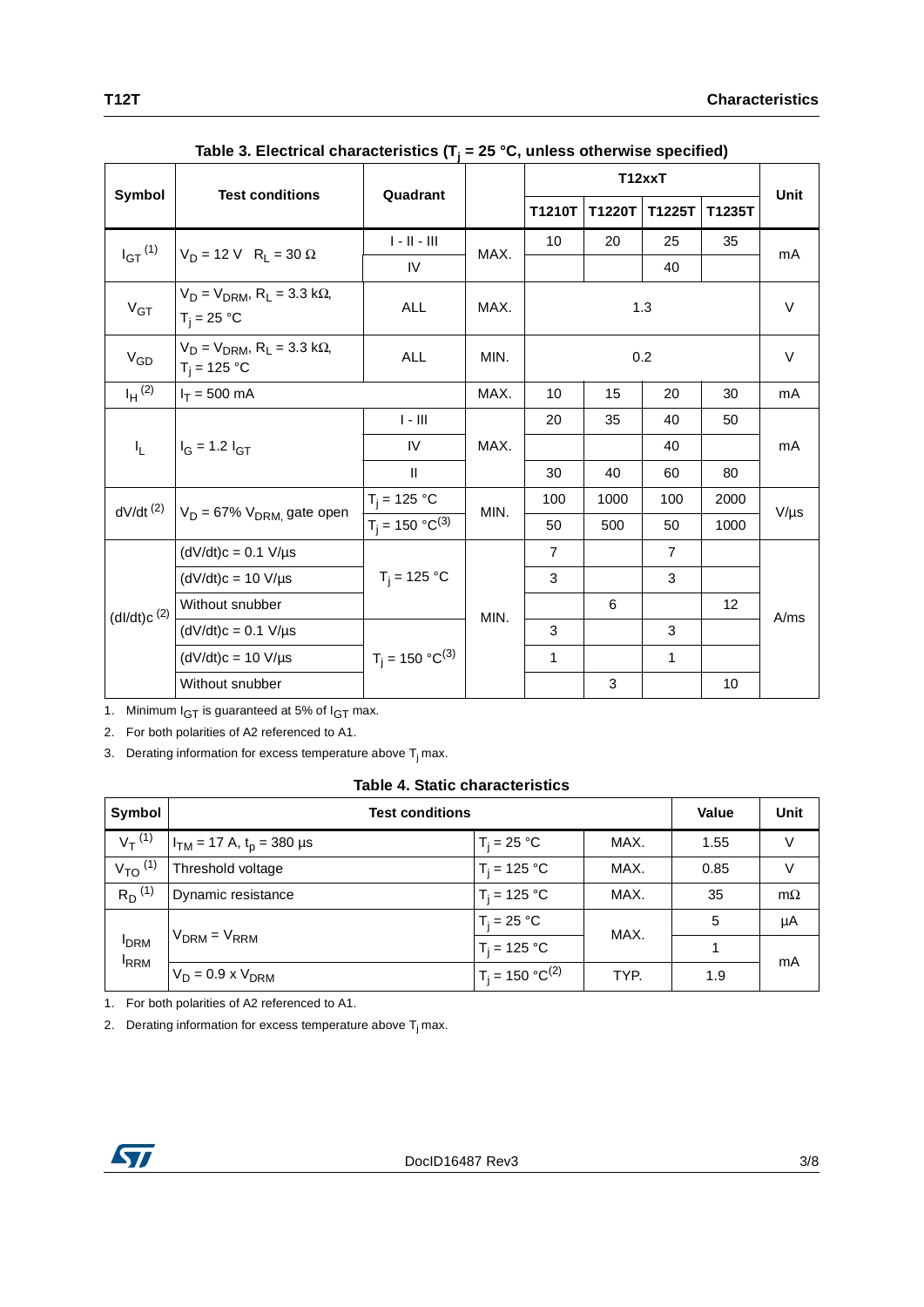|               | Table 5. Thermal resistance |              |      |
|---------------|-----------------------------|--------------|------|
| Symbol        | <b>Parameter</b>            | <b>Value</b> | Unit |
| $R_{th(i-c)}$ | Junction to case (AC)       | 2.6          | °C/W |
| $R_{th(i-a)}$ | Junction to ambient (DC)    | 60           | °C/W |

#### **Figure 1. Maximum power dissipation versus rms on-state current (full cycle)**



#### **Figure 3. On-state rms current versus ambient temperature**



 **Figure 5. On state characteristics (maximum values)**





**Figure 4. Relative variation of thermal impedance versus pulse duration**



**Figure 6. Surge peak on state current versus number of cycles**







**1**

**10**

**100**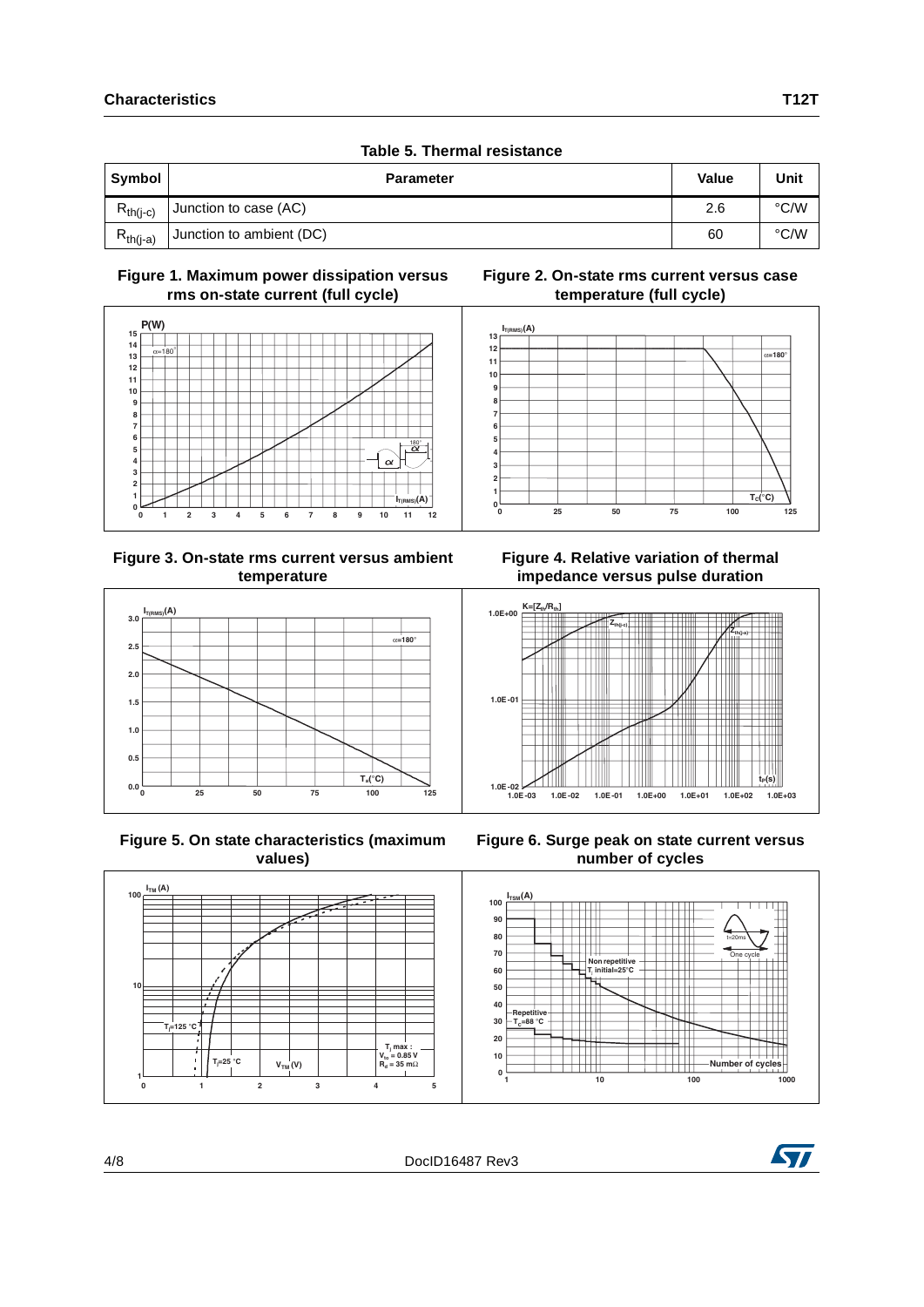### **Figure 7. Non repetitive surge peak on state current for a sinusoidal**



#### **Figure 9. Relative variation of holding current and latching current versus junction temperature**









**Figure 10. Relative variation of critical rate of decrease of main current versus (dV/dt)c**







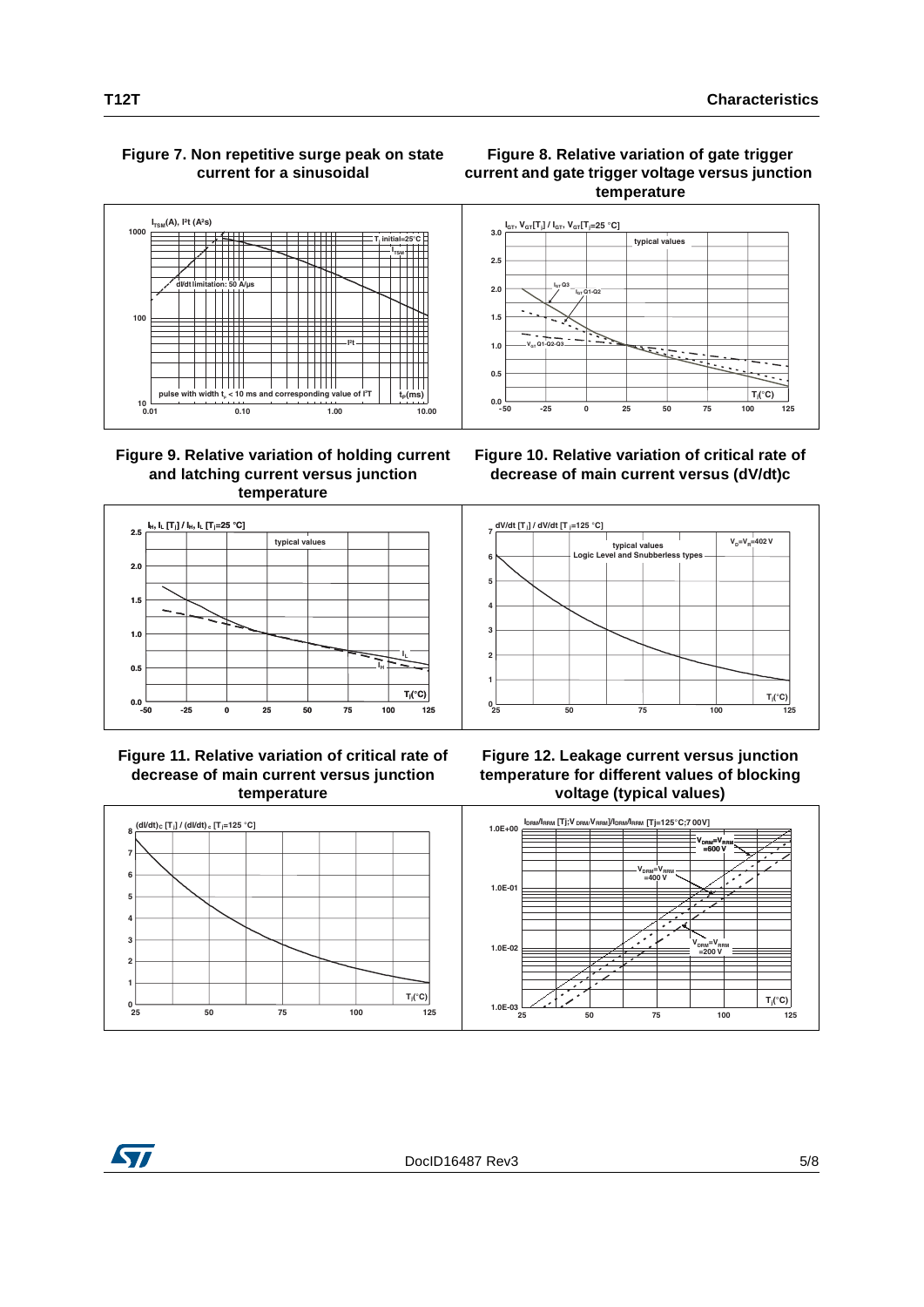- Epoxy meets UL94, V0
- Lead-free packages

In order to meet environmental requirements, ST offers these devices in different grades of ECOPACK® packages, depending on their level of environmental compliance. ECOPACK® specifications, grade definitions and product status are available at: [www.st.com](http://www.st.com). ECOPACK® is an ST trademark.



**Table 6. TO-220AB insulated dimensions**

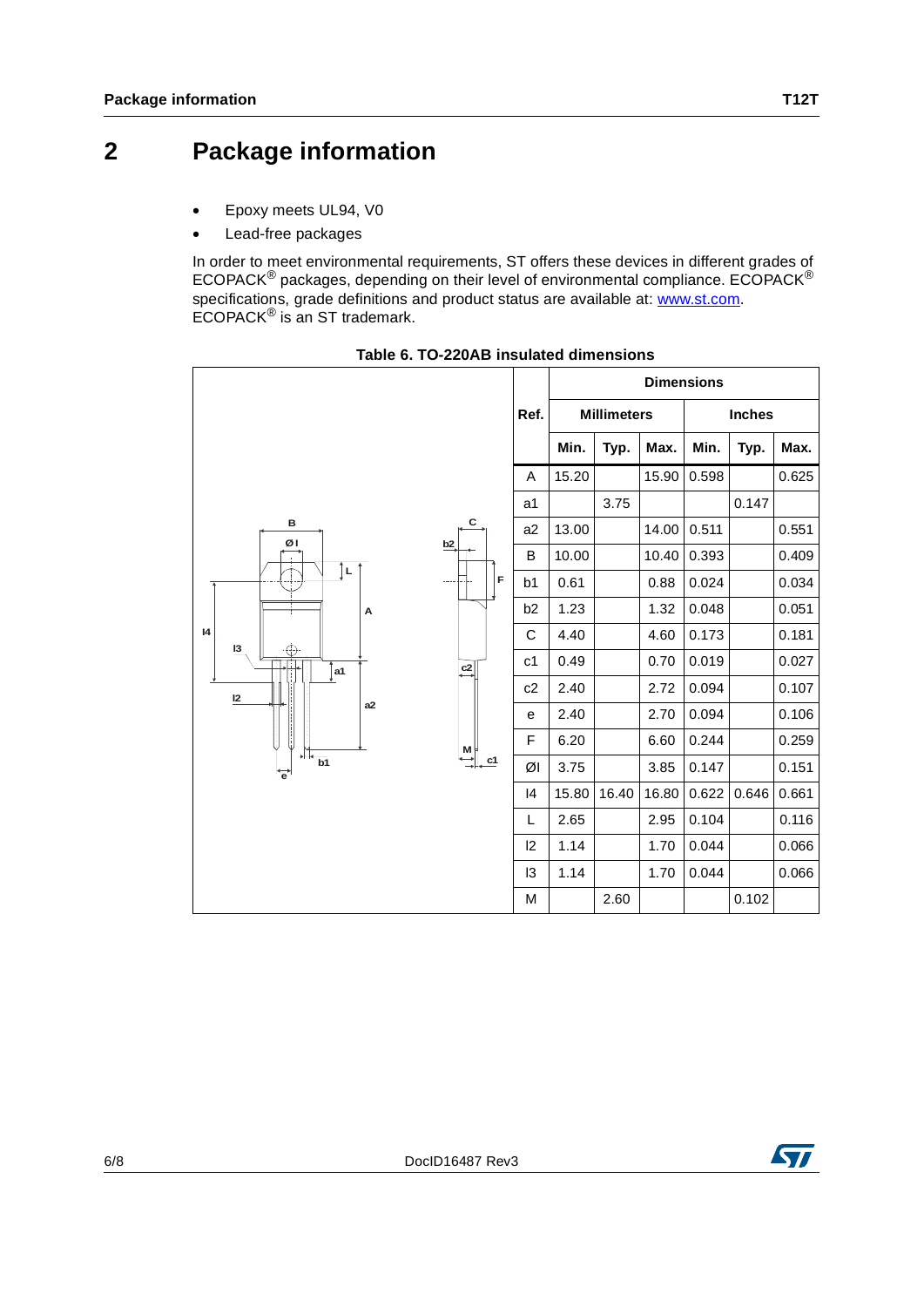## **3 Ordering information**

|                             | т | $12 \overline{ }$ | 10 | т | $\blacksquare$ | 6 |  |
|-----------------------------|---|-------------------|----|---|----------------|---|--|
|                             |   |                   |    |   |                |   |  |
| <b>Triac</b>                |   |                   |    |   |                |   |  |
| <b>Current</b>              |   |                   |    |   |                |   |  |
| $12 = 12 A$                 |   |                   |    |   |                |   |  |
| <b>Sensitivity</b>          |   |                   |    |   |                |   |  |
| $10 = 10 \text{ mA}$        |   |                   |    |   |                |   |  |
| $20 = 20$ mA                |   |                   |    |   |                |   |  |
| $25 = 25 \text{ mA}$        |   |                   |    |   |                |   |  |
| $35 = 35 \text{ mA}$        |   |                   |    |   |                |   |  |
| <b>Application specific</b> |   |                   |    |   |                |   |  |
| Voltage                     |   |                   |    |   |                |   |  |
| $6 = 600 V$                 |   |                   |    |   |                |   |  |
| Package                     |   |                   |    |   |                |   |  |
| $I = TO-220AB-Ins.$         |   |                   |    |   |                |   |  |

#### **Figure 13. Ordering information scheme**

**Table 7. Ordering information**

| Order code | <b>Marking</b> | Package       | Weight           | <b>Base gty</b> | Delivery mode |
|------------|----------------|---------------|------------------|-----------------|---------------|
| T1210T-6I  | T1210T-6I      |               |                  |                 |               |
| T1220T-6I  | T1220T-6I      | TO-220AB-ins. | 2.3 <sub>q</sub> | 50              | Tube          |
| T1225T-6I  | T1225T-6I      |               |                  |                 |               |
| T1235T-6I  | T1235T-6I      |               |                  |                 |               |

## **4 Revision history**

#### **Table 8. Document revision history**

| Date        | <b>Revision</b> | <b>Changes</b>                                                           |
|-------------|-----------------|--------------------------------------------------------------------------|
| 03-Dec-2009 |                 | Initial release.                                                         |
| 18-Jan-2010 | 2               | Updated pag.1.                                                           |
| 16-Sep-2013 | 3               | Updated: Features. Replaced order codes with part numbers in<br>Table 1. |